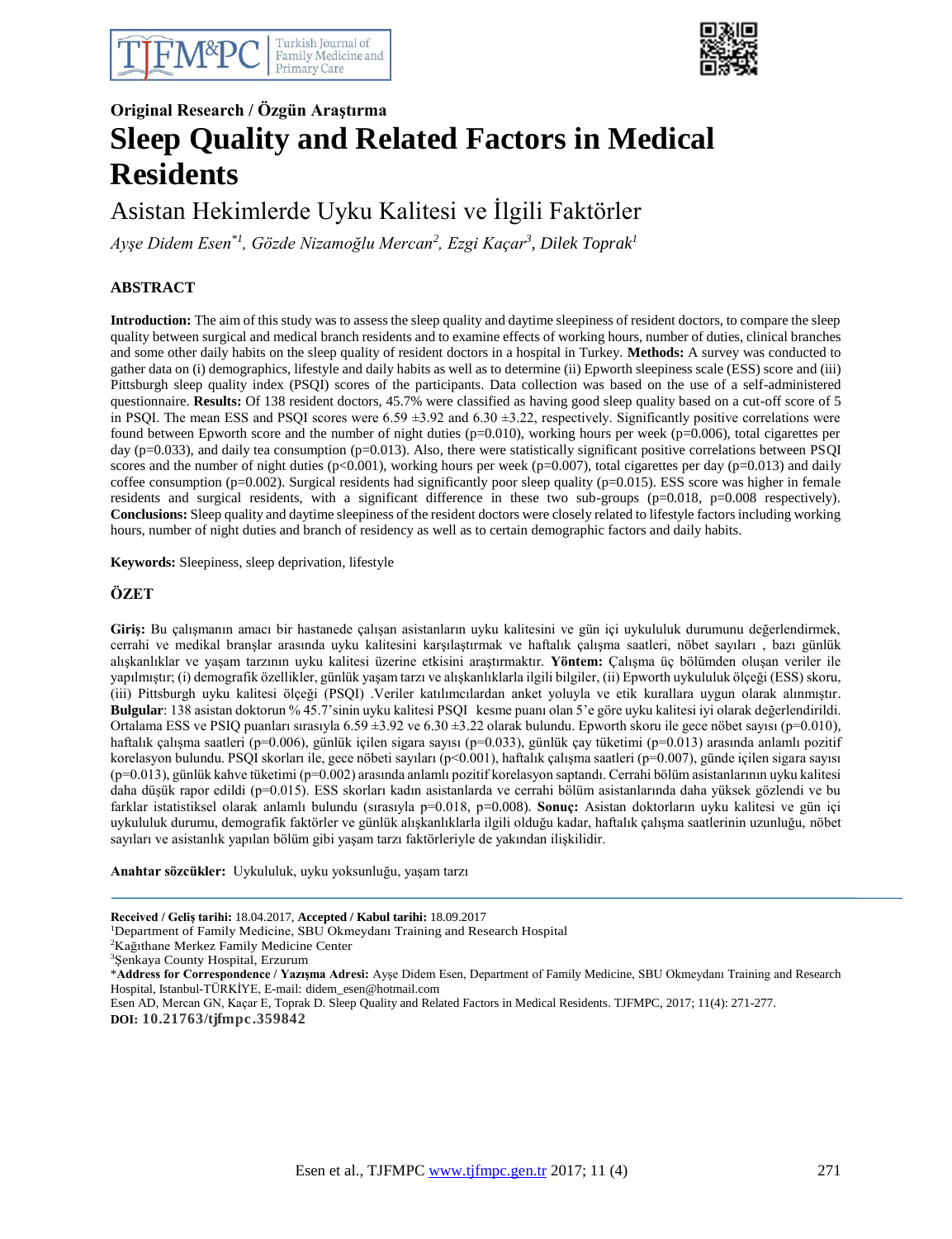#### **INTRODUCTION**

Common sleep disorders are insomnia,<br>hypersomnia, parasomnia and sleep-related hypersomnia, parasomnia and sleep-related breathing disorders such as obstructive sleep apnea (OSA). In a study by Cristopher L. Drake et al. "shift work sleep disorder'' was reported in almost 10% of the individuals who have night and rotating shift work, and this was defined as a risk factor for behavioral and health-related morbidity.<sup>1</sup> and sleep quality is linked with physical and mental health in many ways. Poor sleep quality may be an important symptom of many organic and psychiatric disorders.<sup>2</sup> Several factors have been investigated as being caused by, or being risk factors for, sleep disturbances. Among medical students, high levels of stress have been associated with sleep problems.<sup>3</sup> Medical residency is intensive training within a specific branch of medicine, and most residency programs involve prolonged working hours, which is a part of medical training in almost all clinical specialties. Prolonged working hours can be associated with adverse health consequences as a result of sleep deprivation. Sleep deprivation affects residents performance and safety.<sup>4</sup>

In view of the clinical significance of the sleep quality, this study was undertaken to assess the effects of working hours, number of the duties some other daily habits on the sleep quality and daytime sleepiness of resident doctors and to compare the results between surgical and medical branch residents in our hospital.

# **MATERIALS AND METHODS**

This study was carried out between November 2013 and December 2013 in Istanbul Okmeydani Training and Research Hospital. The target population was the resident doctors in all medical departments at all seniority stages. In this time period, there were about 240 resident doctors in 22 clinical departments in the hospital. The study sample consisted of 138 resident doctors in these medical departments from their first to the last year. The medical departments were categorized as surgical and medical branches. We used a convenient sampling method. The volunteers were informed about the study and their verbal consents were taken in accordance with national and international medical ethical rules.

Participants completed a self-administered questionnaire including 60 questions and consisting of three parts: (A) a general questionnaire gathering data on demographics such as age and gender, lifestyle and daily habits (38 questions); (B) Epworth

sleepiness scale (ESS) (8 questions); and (C) Pittsburgh sleep quality index (PSQI)(24 questions). Recruitment and collection of data continued for four weeks. We could not achieve all the resident doctors in the hospital in the time period of the study. There were 12 drop-outs in the study; we couldn't get 9 questionnaires back and 3 questionnaires were not completed fully.

In our study, we chose ESS because it is widely used and reliable predictor of daytime sleepiness. Also, we used PSQI because it is a validated and frequently used scale which assesses sleep quality. We selected these specific scales because we aimed to assess sleep quality and daytime sleepiness of resident doctors. These scales were validated and appropriate for our study.

ESS was originally developed by Dr. Murray Jones of Epworth Hospital, Australia in 1991, with the intent to measure daytime sleepiness through the use of a very short questionnaire.<sup>5</sup> ESS is a self-administered questionnaire with 8 questions that provides a measure of daytime sleepiness or average sleep propensity in a day. Over time, it has become the gold standard method for assessing daytime sleepiness. Participants are requested to rate on a 4-point scale (0-1-2-3) for 8 situations of daily activities. A score between 0 and 9 is considered normal, while a score of 10-24 warrants medical intervention.<sup>5</sup>

PSQI is a self-rate questionnaire that assesses sleep quality and disturbances over a 1 month period. Nineteen distinct items generate seven scores; Sleep duration (PSQIDURAT), sleep disturbances (PSQIDISTB), sleep latency (PSQILATEN), daytime dysfunction due to sleepiness (PSQIDAYDYS), habitual sleep efficiency (PSQIHSE), use of sleeping medication (PSQIMEDS), and subjective overall sleep quality (PSQISLPQUAL). The sum of scores for these seven components produces one total score.<sup>6</sup> Scores ≥5 indicated poor sleep quality and <5 considered good sleep quality.

In addition sleep assessment tools, Pittsburgh sleep quality index and Epworth sleepiness scale, study data were collected from the following areas: working years as a resident, number of night duties in a month, weekly working hours, having kids or not, number of persons living in the house, time spent in traffic during a day, daily hours of television watching and computer use, daily coffee, tea, cigarette and alcohol consumption, use of medicines, and physical activity level.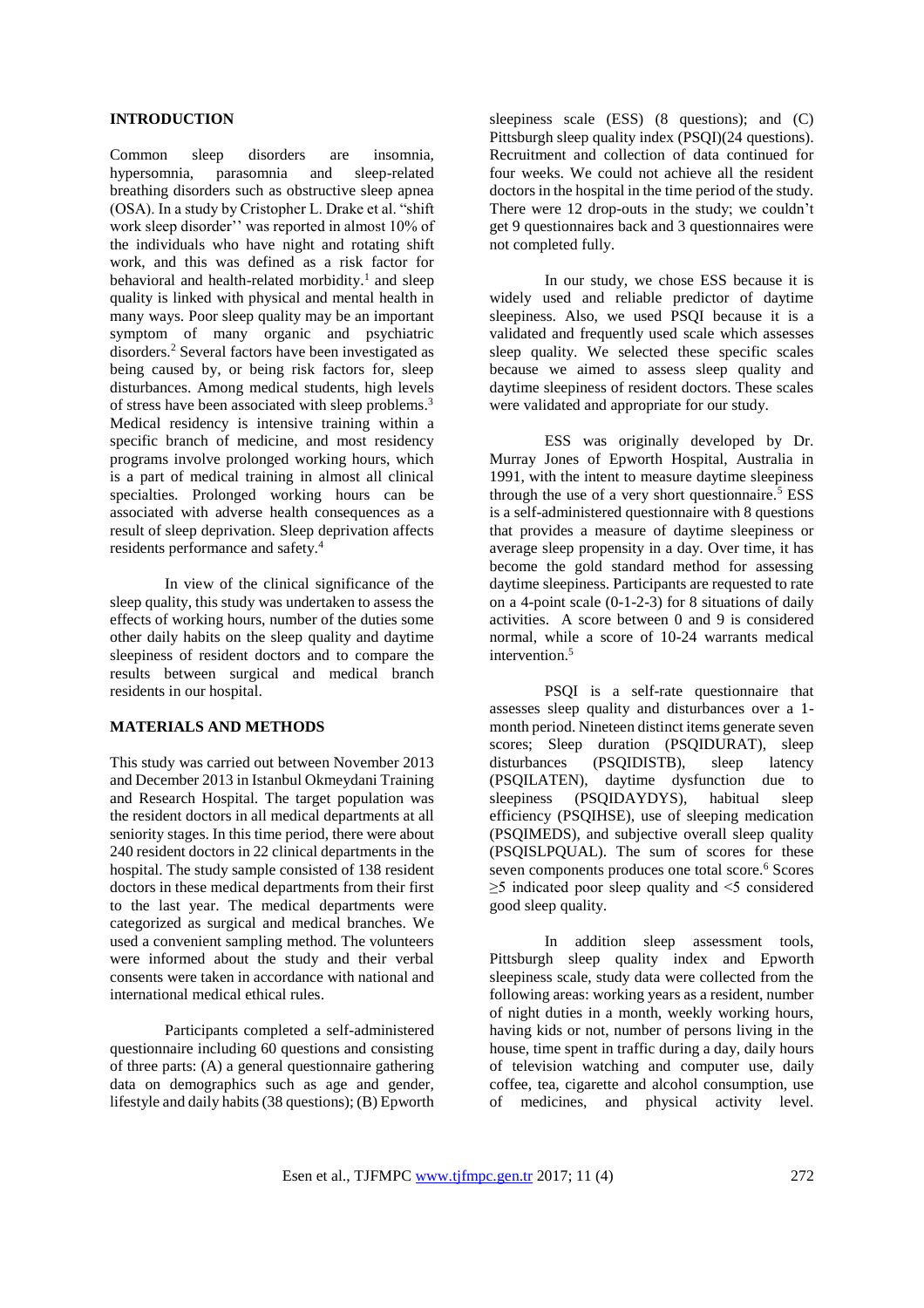Furthermore, information was gathered on sleep hygiene like watching TV for sleeping, leaving lights on while sleeping, eating something and drinking coffee or tea before sleep, sleep time variation between days.

Study data were analyzed with Statistical Package for Social Sciences (SPSS) statistical software package version 17.0 using correlation analysis, independent sample t-test, chi-square test and regression analysis as the statistical methods. Statistical significance was set at p≤0.05 value.

## **RESULTS**

Medical residents (n=138) from 22 different specialties participating in our study. The clinics were categorized as surgical and medical branches.

The mean age of the participants was 28.10±2.86 years, mean working years as a medical resident was 2.19±1.14, mean weekly working hours was 67.74±24.14, and the mean number of night duties was 5.82±4.08 days/month. The mean PSQI and ESS scores were 6.30± 3.2, 6.59 ±3.92 respectively.

Certain variables tested in the study were found to influence PSQI and ESS scores, although some only had minor effects on PSQI sub-scores, while others had no effect on sleep quality and daytime sleepiness. Statistical analysis revealed statistically significant positive and weak correlations between Epworth score and the number of night duties  $(r=0.218, p=0.010)$ , working hours per week ( $r=0.231$ ,  $p=0.006$ ), total cigarettes per day  $(r=0.182, p=0.033)$ , and daily tea consumption  $(r=0.211, p=0.013)$  (Table 3).

Also, there were statistically significant positive correlations between PSQI and the number of duties  $(r = 0.399, p < 0.001)$ , the working hours/week  $(r = 0.229, p = 0.007)$ , total cigarettes/day  $(r = 0.211, p = 0.013)$  and the amount of daily coffee consumption ( $r = 0.260$ ,  $p = 0.002$ ). Total duration of daily TV watching negatively correlated with PSQI ( $r = -0.192$ ,  $p = 0.024$ ). (Table 3). The correlation between the Epworth score and PSQI was also positive and statistically significant  $(r=0.302, p<0.001)$ . In PSQI sleep quality was poorer than residents of medical branches among residents of surgery (p=0.015) (Table 4).

In t-test group-wise comparison of sleep quality group, PSQI scores were significantly different between residents who had poor or good sleep quality in terms of the average number of duties  $(p<0.001)$ , the average working hours (p=0.011), and the average daily coffee consumption  $(p=0.025)$ .

In group-wise comparison tests regarding scores the Epworth scale score was significantly higher in females than in males, and in residents of surgery than in residents of non-surgical medical branches (p=0.018 and p=0.008 respectively) (Table 1). Variation in sleep time was associated with higher Epworth  $(p=0.001)$ , PSQI  $(P=0.003)$ , PSQIDURAT (p=0.012) and PSQISLPQUAL scores (p=0.001). Also, coffee intake was associated with higher PSQIMEDS score (p=0.001).

Two regression analyses were conducted where PSQI and ESS were considered to be independent variables. In the PSQI regression model, independent variables were number of night duties ( $p=0.002$ ), number of persons living in the house ( $p<0.001$ ), daily cups of coffee house( $p<0.001$ ), daily cups of consumed( $p=0.009$ ), and daily number of cigarettes smoked $(p=0.065)$  and those variables explained 25% of the total variability in PSQI scores (Table 5) and the regression model was statistically significant with  $p<0.001$  (Table 5). In the regression model of ESS working hours (p=0.037), clinical branch (surgical vs. non-surgical) (p=0.010), gender (p=0.010) and drinking coffee or tea before sleep (p=0.022) were independent variables and 19% of the total variability in ESS scores was explained by those variables and the regression model was statistically significant with p<0.001 (Table 5).

#### **DISCUSSION**

In our study, we compared the results between surgical and medical branch residents. In correlation analysis, both the number of night duties and weekly working hours emerged as significant determinants of sleep quality and daytime sleepiness. In the study by Mota et al.<sup>7</sup> subjective sleep measures in resident doctors were investigated with dietary patterns and metabolic markers. They also used ESS and PSQI as subjective sleep measures, but in our study, we didn't investigate any metabolic markers. In this study using subjective sleep measures in resident physicians, mean PSQI score was 6.2±2.5, a figure closely resembling our findings. In our survey mean PSQI score of the participants was 6.3±3.22, and a PSQI score greater than >5 indicates poor sleep quality. However, despite significant gender differences in PSQI scores (5.9 for women and 7.5 for men p=0.01) in that study, no gender difference observed for PSQI scores in our study.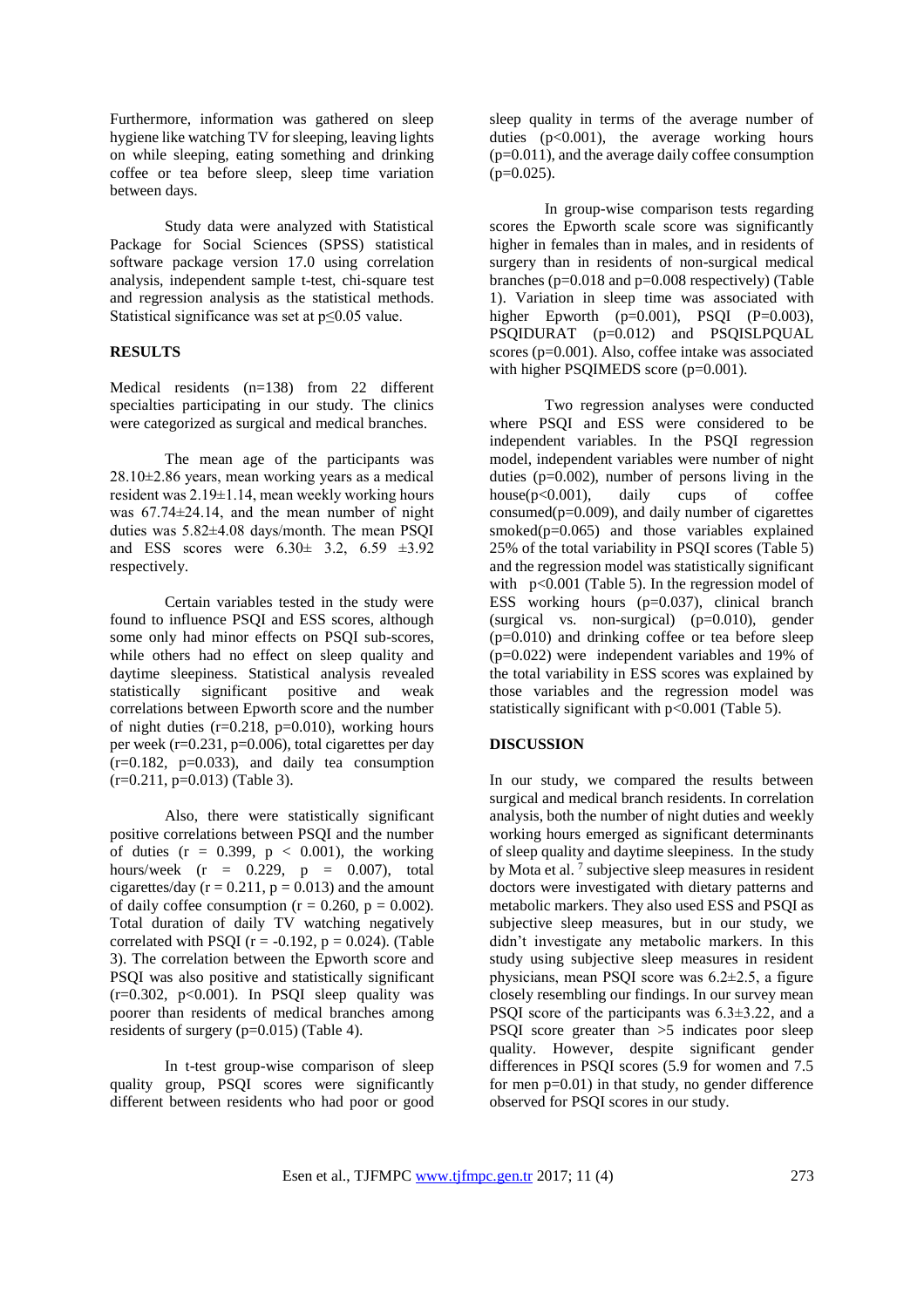| Table 1. The mean values for ESS and Pittsburgh PSQI scores |            |                 |                                             |                                              |  |
|-------------------------------------------------------------|------------|-----------------|---------------------------------------------|----------------------------------------------|--|
|                                                             | Number (n) | Percent $(\% )$ | <b>ESS</b><br>$(\text{mean} \pm \text{SD})$ | <b>PSQI</b><br>$(\text{mean} \pm \text{SD})$ |  |
| Gender                                                      |            |                 |                                             |                                              |  |
| Female                                                      | 53         | 38.4            | $7.58\pm4.03$                               | $6.68\pm3.51$                                |  |
| Male                                                        | 85         | 61.6            | $5.98 \pm 3.74$                             | $6.06 \pm 3.03$                              |  |
| <b>Specialty</b>                                            |            |                 |                                             |                                              |  |
| Medical                                                     | 103        | 74.6            | $5.98 \pm 3.37$                             | $6.04\pm3.19$                                |  |
| Surgical                                                    | 35         | 25.4            | $8.40\pm4.81$                               | $7.06 \pm 3.23$                              |  |

Mean ESS and PSQI scores of female and male residents; medical and surgical residents

| Table 2. Distribution of sleep quality based on PSQI |              |                 |  |  |
|------------------------------------------------------|--------------|-----------------|--|--|
| ' SLEEP QUALITY                                      | Number $(n)$ | Percent $(\% )$ |  |  |
| Good                                                 | 63           | 45.7            |  |  |
| Poor                                                 | 75           | 54.3            |  |  |
| Total                                                | 138          | 100             |  |  |

Medical residents, 45.7% were classified as having good sleep quality as assessed by a PSQI cut-off score of 5 (i.e., ≥5: poor sleep quality and <5: good sleep quality)

| Table 3. Correlation analysis of PSQI and ESS scores versus life style variables |                            |                           |  |
|----------------------------------------------------------------------------------|----------------------------|---------------------------|--|
|                                                                                  | <b>PSOI</b>                | <b>ESS</b>                |  |
| Number of duties/month                                                           | $r = 0.399$<br>$p<0.001**$ | $r=0.218$<br>$p=0.010*$   |  |
| Working hours/week                                                               | $r=0.229$<br>$p=0.007**$   | $r=0.231$<br>$p=0.006**$  |  |
| Cigarettes/day                                                                   | $r=0.211$<br>$p=0.013*$    | $r=0.182$<br>$p=0.033*$   |  |
| Coffee consuption<br>$cup$ /day                                                  | $r=0.260$<br>$p=0.002**$   | $r=0.96$<br>$p=0.261$     |  |
| Tea consumption cup/day                                                          | $r = -0.008$<br>$p=0.926$  | $r=0.211$<br>$p=0.013*$   |  |
| TV watching duriation hour/day                                                   | $r = -0.192$<br>$p=0.024*$ | $r = -0.151$<br>$p=0.077$ |  |

(\*) Significant at p≤0.05

(\*\*)Significant at p≤0.01

| Table 4. Group-wise comparison of sleep quality (chi-square test) |      |               |    |      |       |     |
|-------------------------------------------------------------------|------|---------------|----|------|-------|-----|
| $p=0.015$                                                         |      | Sleep quality |    |      |       |     |
| Clinical specialty                                                | Good | Poor          |    |      | Total |     |
|                                                                   | n    | $\%$          | n  | $\%$ | n     | %   |
| Medical                                                           | 53   | 51.5          | 50 | 48.5 | 103   | 100 |
| Surgical                                                          | 10   | 28.6          | 25 | 71.4 | 35    | 100 |
| Total                                                             | 63   | 45.7          | 75 | 54.3 | 138   | 100 |

PSQI scores were higher and sleep quality was poor in surgical branches. PSQI cut-off score of 5 (i.e., ≥5: poor sleep quality and <5: good sleep quality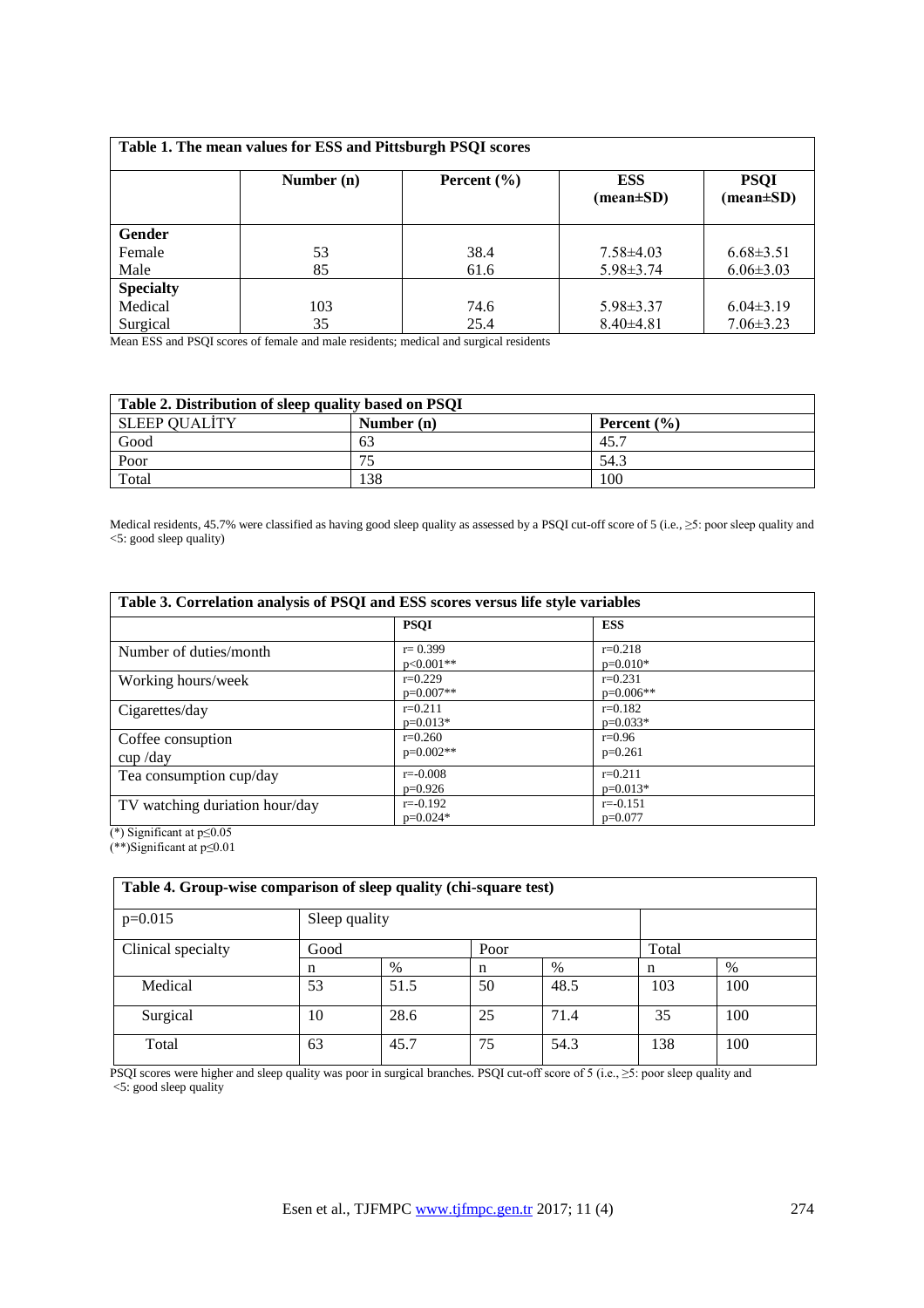| Table 5. Model summary of regression analyses in PSQI and ESS                      |          |                            |                            |  |  |
|------------------------------------------------------------------------------------|----------|----------------------------|----------------------------|--|--|
| Model                                                                              | R Square | Std. Error of the Estimate | Regression Significance(p) |  |  |
| <b>PSOI</b>                                                                        | 0.253    | 2.82930                    | $<\!\!0.001$               |  |  |
| <b>ESS</b>                                                                         | 0.193    | 3.57316                    | <0.001                     |  |  |
| Regression model was statistically significant with p<0.001 in PSOI and ESS scores |          |                            |                            |  |  |

The mean ESS score reported by Mota et al. , i.e.  $11.0 \pm 3.9$ , was prominently higher, but the mean ESS score did not show any gender differences. Our mean ESS score was 6.59±3.91. Daytime sleepiness in female residents was higher by the statistically significant difference in mean ESS scores between

females (i.e.  $7.6$ ) and males (i.e.  $5.9$ ) ( $p=0.018$ ).

A study by Siddigua at al.<sup>8</sup> investigated sleep patterns and predictors of poor sleep quality among medical students in King Khalid University in Saudi Arabia by using PSQI. In this study the overall mean sleep quality score was 6.79 with a standard deviation of 3.06. Poor sleep quality was reported by 74.2% students. Significantly high mean sleep quality scores were observed for students with very poor subjective sleep quality (mean = 10.50, SD  $= 2.58$ ). In our study the mean PSQI score was  $6.30 \pm 1.5$ 3.2 and poor sleep quality was reported 54.3% among residents. The recommended limits for the PSQI values are below 5. Both studies indicate poor sleep quality in participants using same scales. Our study was involving medical residents while other study was among medical students.

In a study by Giri PA et al.<sup>9</sup> investigating sleep habits and sleep problems of medical students, ESS and PSQI were used like current study. Sleep quality was better among females than males. No gender difference observed in sleep quality in our study. Factors identified as adversely affecting the sleep quality in the study by Giri PA et al. included excessive coffee intake, alcohol intake, and use of mobile phones and laptops, while regular exercise seemed to lessen the severity of sleep disturbances.<sup>9</sup> In our study, the number of cigarettes smoked per day correlated positively with both PSQI and ESS scores. In addition, coffee consumption positively correlated with the PSQI score and tea consumption positively correlated with the ESS score. No such correlations could be determined for both scores with mean hours of using computer per day. Another result in group-wise comparisons was the absence of a significant effect of regular exercise and alcohol consumption on sleep quality.

Nojomi  $M$  et al.<sup>10</sup> in a study to determine the prevalence of sleep disorders in medical students and residents by using questionnaire based on DSM-IV criteria and Pittsburg on sleep patterns compared groups. They reported higher mean insomnia scores in females than in males and lower mean scores person who did exercise both for medical students and residents. In our study in ESS daytime sleepiness were higher in female and exercising regularly was not a significant factor in sleep quality. Objectives and scales used were different in two studies.

In the study of Murthy at al. $^{11}$  to evaluate the association of sleep quality with satisfaction with life and daytime sleepiness, PSQI and ESS and Satisfaction with life scale (SWLS) were also used. Association between sleep quality and sleepiness and satisfaction with life was evaluated. From the data collected, comparisons were made between the clinical and para-clinical department residents. A significant number of residents belonging to the clinical faculty were poor sleepers; reported high levels of abnormal daytime sleepiness compared to residents in para-clinical faculties. In our study clinics were classified as surgical and clinical branches and we didn't use Satisfaction with life scale. We can say that in the previous study clinical department also includes surgical branches. In our study, 54.3% of the participants had poor sleep quality and surgical branch residents were poor sleepers.

Medical residents from surgical branches were found to have poorer sleep quality than those in non-surgical branches in our hospital, as seen by PSQI and ESS results. Factors that were associated with scores indicating poor sleep quality in PSQI were the higher number of night duties, longer working hours, and coffee intake, while longer working hours and tea intake were associated with ESS scores indicating daytime sleepiness.

Therefore, it was observed weekly working hours and number of night duties had the most dramatic impact on the sleep quality in our sample. Also, daily intake of coffee and tea seemed to have an adverse effect.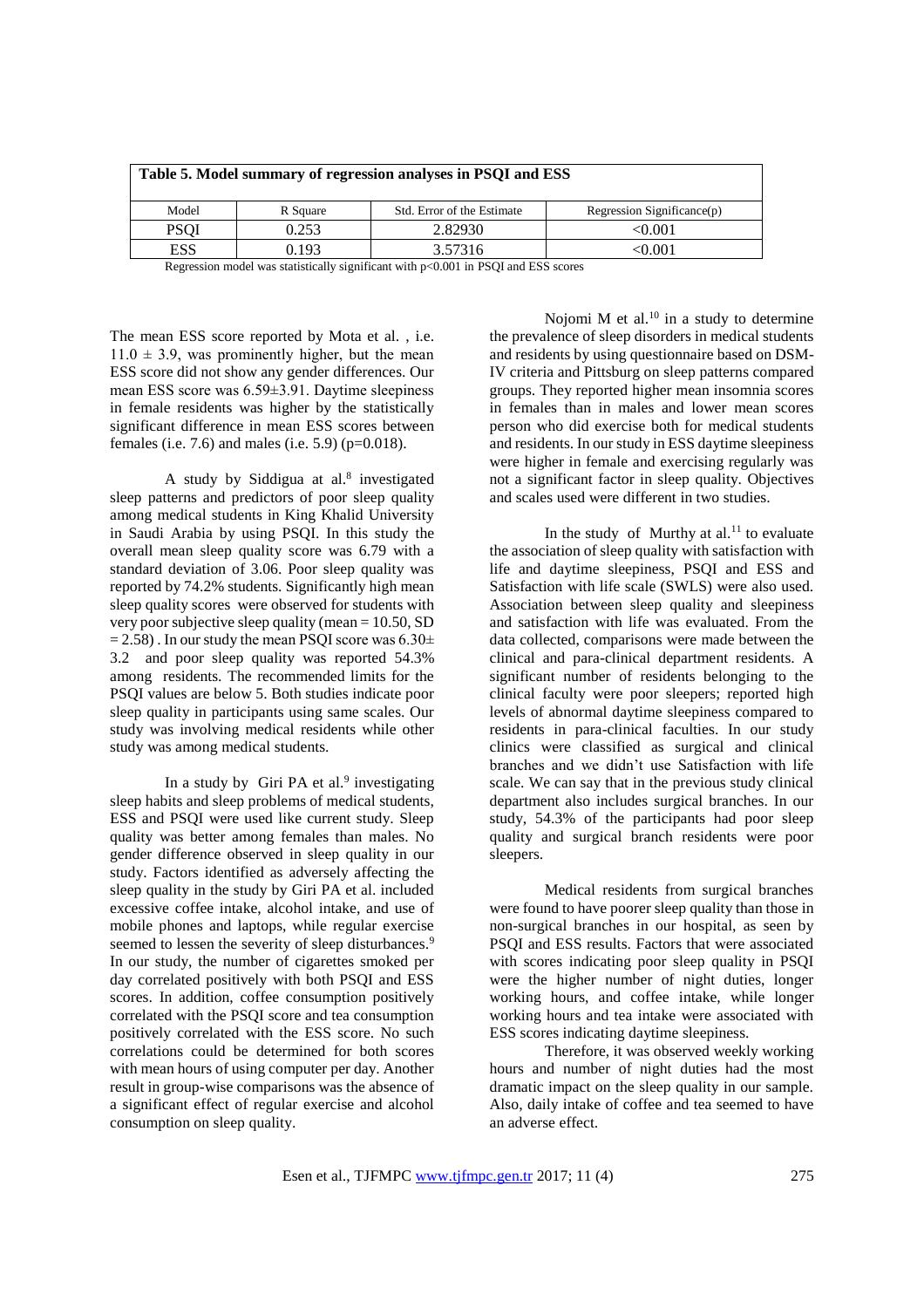Many studies have shown an association between the occurrence of medical errors and injuries and long working hours of resident doctors. For instance, Harvard Work Hours Health and Safety Group found that interns with extended shifts were more likely to cause medical errors.<sup>12</sup> In a randomized control trial, medical errors were found to be more common on a schedule with frequent extended shifts.<sup>13</sup> Again, a systematic review of interventions to reduce shifts over 16 hours reported 64% improved safety and quality.<sup>14,15</sup> In contrast, others found no significant effect of sleep deprivation on the quality of patient care.<sup>16</sup> In a review by Ellman and colleagues examining 6751 cardiac surgeries, mortality and surgical complication rates were not significantly different in procedures performed by surgeons who had been awake the previous night from those that were performed by surgeons who had slept the previous night.<sup>17</sup>

Limiting medical residents' working hours may be associated with interruptions in the course of residency training. Some educators hold the view that reduced working hours for residents should be compensated by the additional duration of residency.<sup>18</sup> In USA resident working hours are limited to 80 hours per week and not more than 24 hours of continuous work. In emergency departments, shifts of residents' working hours are limited to 12 hours. However, in many other countries, resident working hours are well above 80 hours per week. Also, several reports suggest that restriction of working hours alone is insufficient to avoid the effects of sleep deprivation.<sup>4</sup>

Several limitations of our study should be mentioned. Firstly, the study duration was limited to one month, which may have diminished our ability to fully show the general sleep quality of the participants. Secondly, the participants might have had an inclination to provide "acceptable" answers rather than "honest" answers to the questions. And thirdly, considering the wide range of factors that may influence the sleep quality, a certain amount of bias would always remain. In addition, PSQI and ESS were used for sleep quality assessments in our study; and use of other tools to measure the sleep quality in other studies makes comparisons challenging.

## **CONCLUSION**

Sleep deprivation adversely affects mental and physical health and cognitive performance of the medical, residents, and poor sleep quality is

associated low clinical performance and medical errors. Sleep disturbances of medical residents are largely affected by excessive working hours and the number of night duties. Medical residents in surgical branches generally have lower sleep quality than in other branches. Also, daily coffee and tea consumption may have an unfavorable effect on sleep quality.

## **ACKNOWLEDGEMENTS**

Authors wish to thank Halil Ertürk Esen, MSc (engineer) for his help in statistical analysis and to all resident participants of this study for their valuable contribution.

#### **REFERENCES**

- 1. Drake CL, Roehrs T, Richardson G, Walsh JK, Roth T. Shift work sleep disorder: prevalence and consequences beyond that of symptomatic day workers. Sleep 2004;27:1453-62.
- 2. Website of American Sleep Association<br>
[accessed March 25, 2017]. [accessed March 25, 2017], http:/www.sleepassociation.org/patientsgeneral-public/what-is-sleep/
- 3. Mohammed A. Alsaggaf, Siraj O. Wali, Roah A. Merdad, Leena A. Merdad.Sleep quantity, quality, and insomnia symptoms of medical students during clinical years. Saudi Med J. 2016 Feb; 37(2): 173–182. doi: 10.15537/smj.2016
- 4. Veasey S, Rosen R, Barzansky B, Rosen I, Owens J. Sleep loss and fatigue in residency training: a reappraisal. JAMA 2002;288:1116- 24.
- 5. Johns MW. A new method for measuring daytime sleepiness: the Epworth sleepiness scale. Sleep 1991;14:540-5.
- 6. Buysse DJ, Reynolds CF, 3rd, Monk TH, Berman SR, Kupfer DJ. The Pittsburgh Sleep Quality Index: a new instrument for psychiatric practice and research. Psychiatry Res 1989;28:193-213.
- 7. Mota MC, De-Souza DA, Rossato LT, et al. Dietary patterns, metabolic markers and subjective sleep measures in resident physicians. Chronobiol Int 2013;30:1032-41.
- 8. Siddiqui AF, Al-Musa H, Al-Amri H, Al-Qahtani A, Al-Shahrani M, Al-Qahtani M. Sleep Patterns and Predictors of Poor Sleep Quality among Medical Students in King Khalid University, Saudi Arabia. Malays J Med Sci. 2016 Nov;23(6):94-102. doi: 10.21315/mjms2016.23.6.10. Epub 2016 Dec 7.